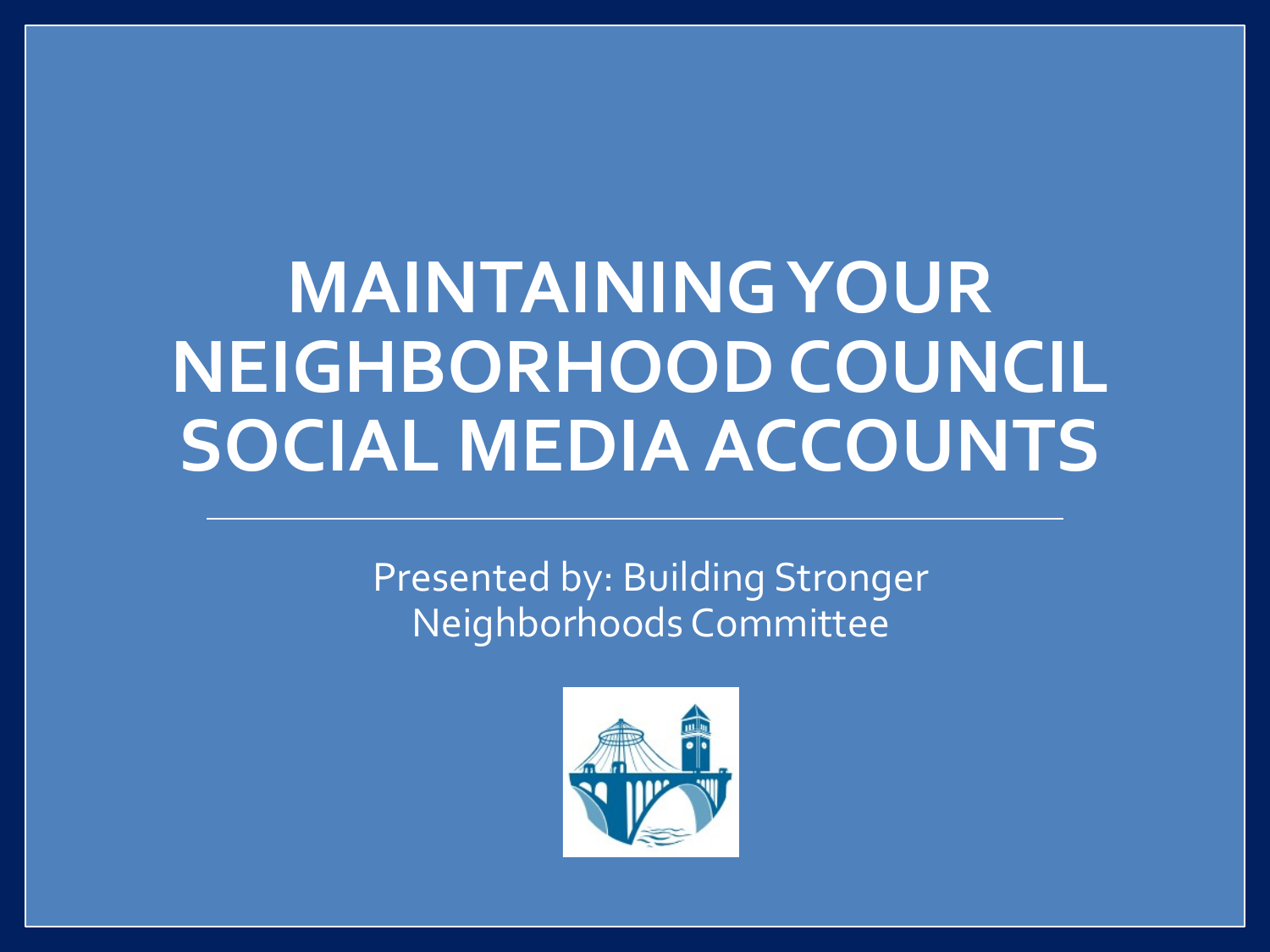## **Maintaining a Neighborhood Council Facebook Account**

- You will need a personal Facebook account to create, join or administer a neighborhood page. If a valid neighborhood page already exists, the current admin(s) will have to add you as an admin or editor (under Settings > Page Roles). Be sure to fill out all background information on the page (under Settings > General). This will help Facebook better target your neighborhood's audience.
- When posting, try to use relevant, decent-quality images and hashtags to make the post more visible and appealing. Cross-reference other Facebook pages in the body text by using the @ symbol to mention partners, businesses, and community organizations. Take advantage of the ability to create events (Page > Events) and encourage other Facebook users to RSVP.
- Consider boosting your posts or an event. Facebook advertising is cheap and allows you to specifically target your neighborhood!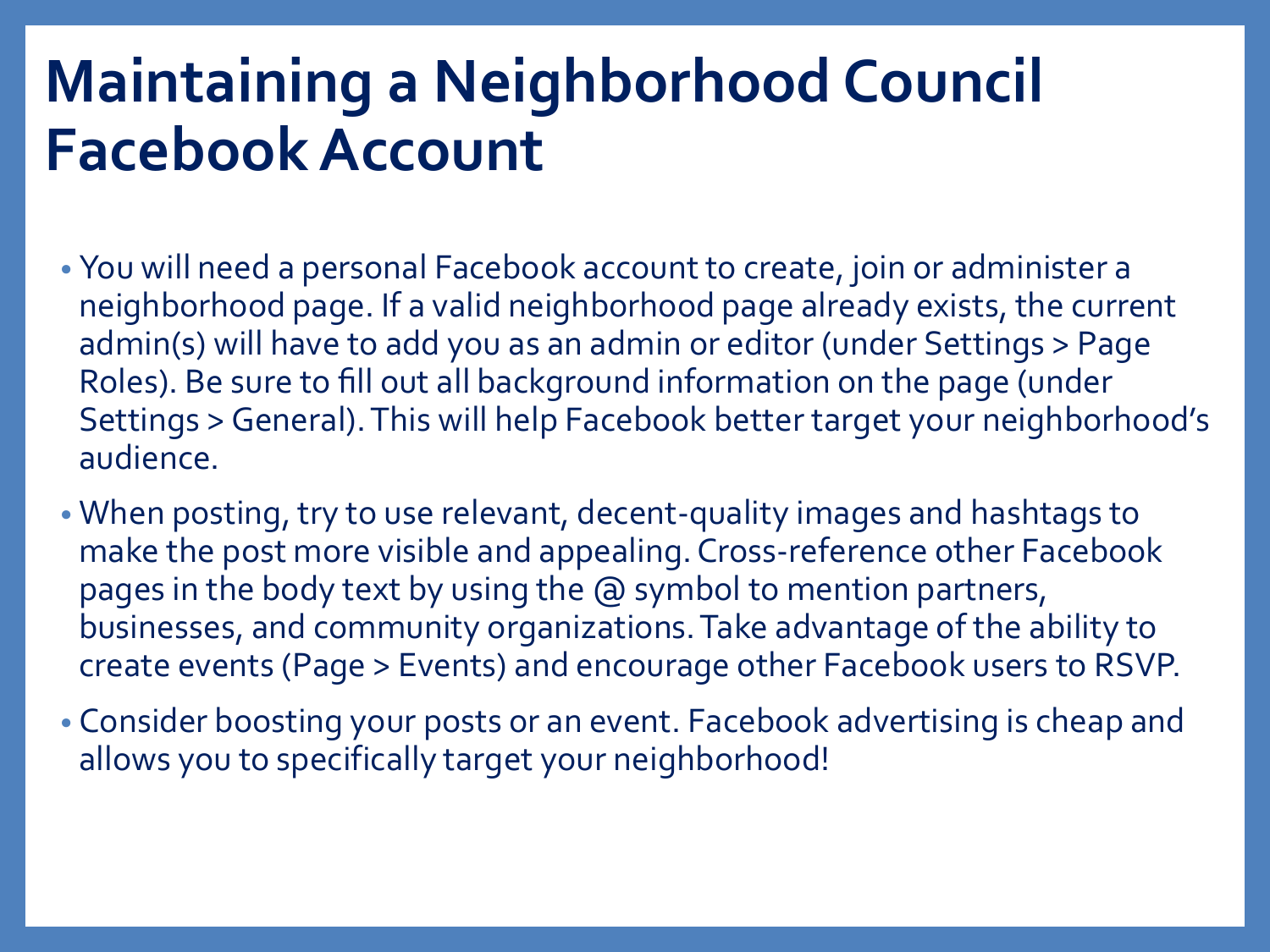## **Maintaining Your Neighborhood Council Webpage (Wordpress)**

WordPress sites can be created through wordpress.com, self-hosted, or maintained through the City. There are pros and cons to each method:

- WordPress.com: Currently ranges from free up to \$8/month. Different price tiers will bring different benefits. Free is naturally the most affordable but also the most limited in terms of storage space and functionality.
- Self-hosted: Most expensive option of the three on account of domain (e.g., .org, .com) and hosting costs, yet offers the most customization, functionality and autonomy.
- City: Least expensive but functionality is very limited. The City also exercises some ovérsight over content for obvious legal reasons.
- WordPress and other blogs are ideal for long(er)-form content that will be truncated by Facebook and Twitter. A good example of such content is descriptions of planning issues or explanations of CDBG funding projects. Blogs also provide an easily searchable, accessible archive for neighborhood content—not least past minutes and<br>agendas—that, unlike Facebook, does not require platform membership to access.
- Once the primary admin account has been created, multiple users can administer or contribute to a WordPress blog. The WordPress control panel is fairly intuitive, and no HTML knowledge is necessary to create an appealing, informational page or post. When posting, be sure to include a relevant, decent-quality photo when one is<br>available. This can be uploaded into the post itself or added as the post's "Featured Image." It also helps to add categories and tags to contextualize the post and make it more searchable.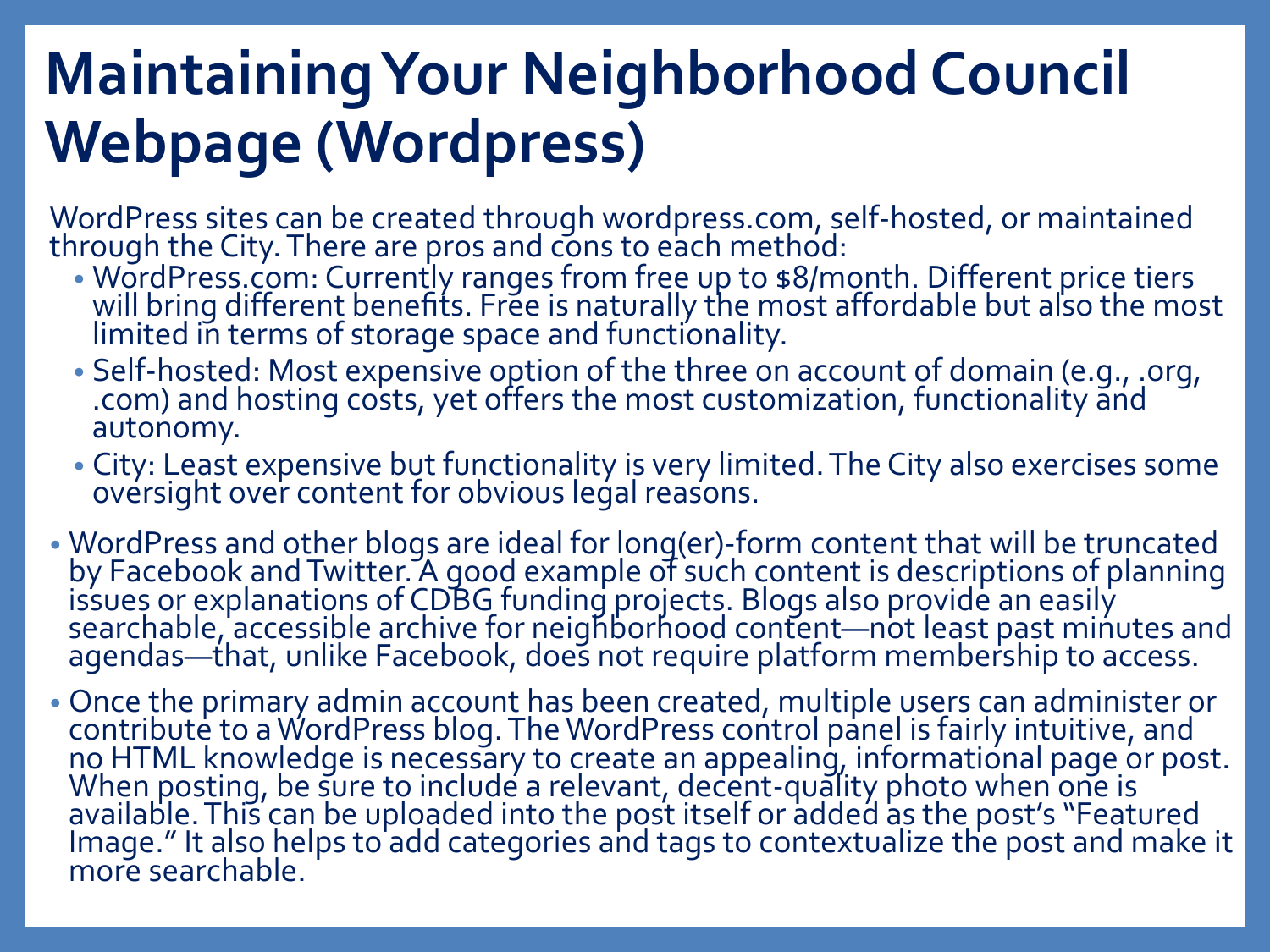## **Maintaining a Neighborhood Council Nextdoor Account**

- Nextdoor resembles Facebook with a neighborhood focus. Its neighborhoods—better thought of as location-based groups—tend to be delineated by the arbitrary boundaries drawn by users who might not necessarily be involved in (or even aware of) Spokane's neighborhood council system. When you sign up, you will be automatically placed in whatever group has been created for your area or asked to create a new group if none already exists.
- Nextdoor's strength and weakness is that it allows users to address specific groups but only the groups that allow outside notifications; these are not necessarily in close proximity to your own. Its chief uses tend to be alert-style information about crime, lost animals and events, but it is very insular and does not currently allow any automated method of cross-posting content from other platforms.
- Signup is straightforward but does require an address verification step. Participation is on an individual basis; there is no means for a neighborhood council to post as an organization on Nextdoor. For this reason, Nextdoor "ambassadors" for the neighborhood council are useful.
- **Nextdoor App: A Guide to Using the Neighborhood Social Network**  https://blog.hootsuite.com/how-to-use-nextdoor/